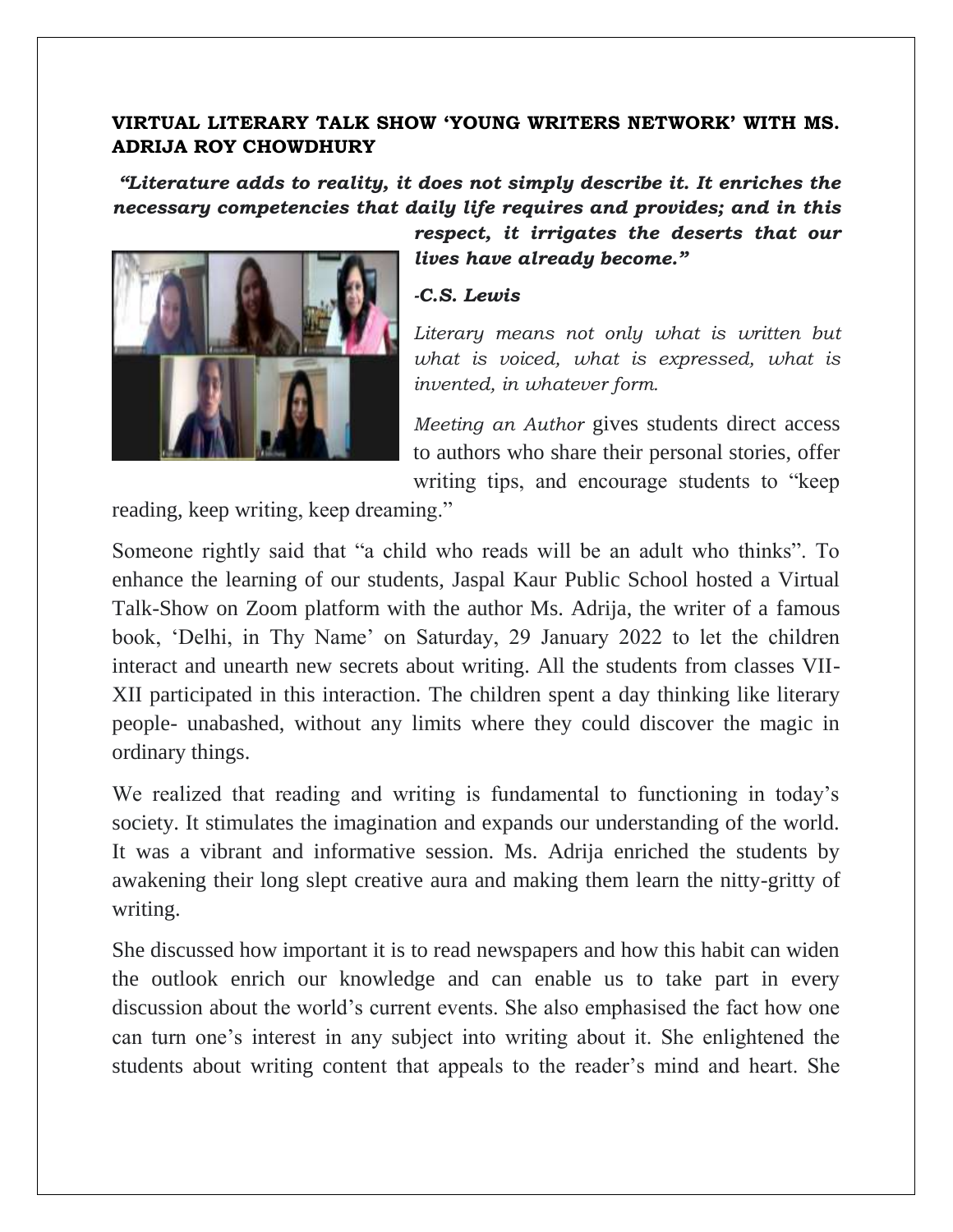weighed upon the importance of each generation and that each one has something to offer to the other.



During 'Rendezvous with Ms. Adrija' the students showcased their enthusiasm by asking engrossing and fascinating questions from the author and received truly illuminating answers. It was truly a very helpful and thought-provoking session. It was a delightful experience to listen to Ms. Adrija talk as it was highly inspirational and perfectly pitched to the audience. It was an interactive session full of questions soaring the curiosity levels of our students. The interaction provided first-hand insights and enabled all the students to have discussions that go beyond the textbooks and journal articles that they read. It was indeed a great pleasure to listen to her wise words and learn so much from them.